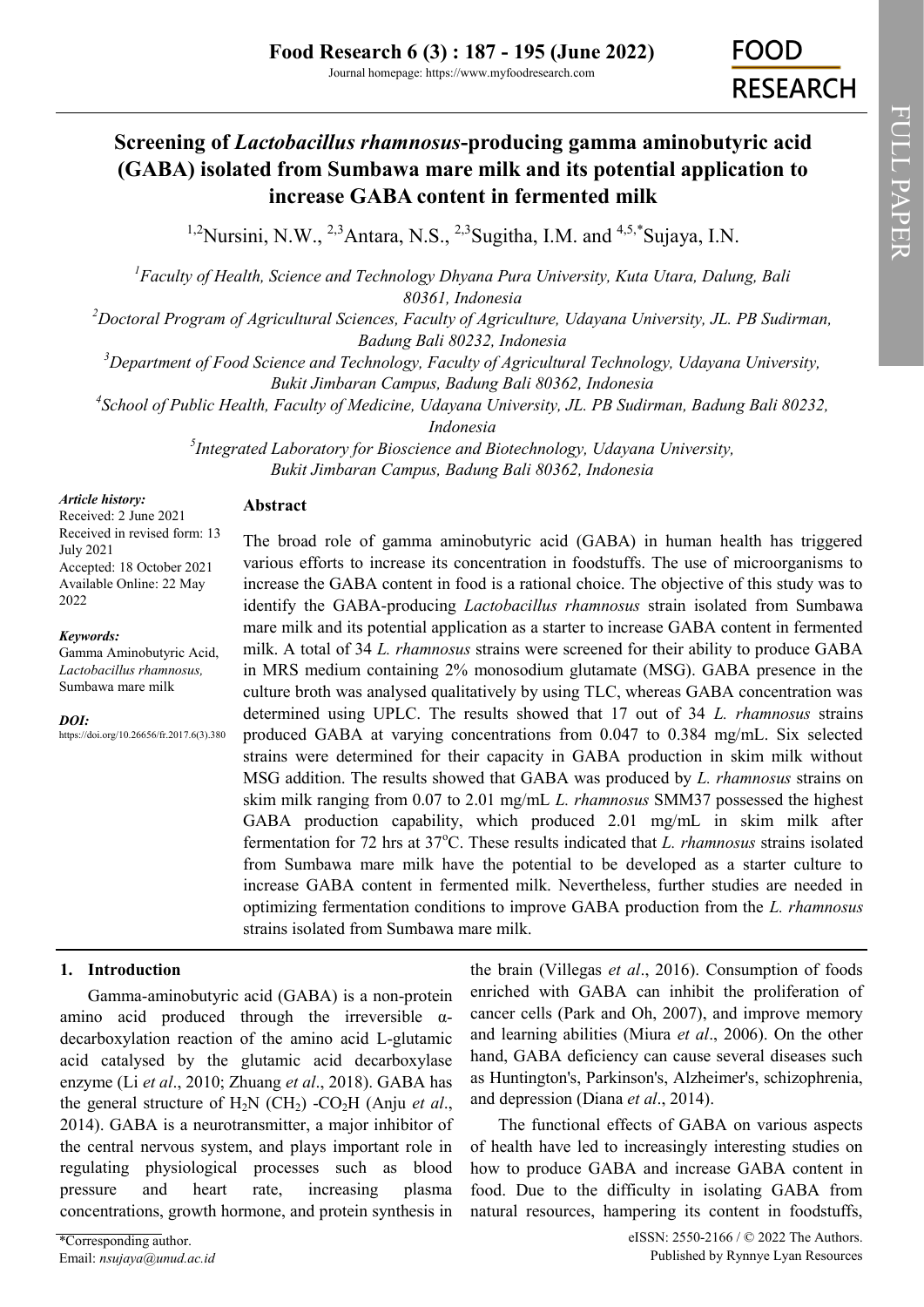FULL PAPER

recent studies are more focused on how to produce GABA using the activity of microorganisms (Dhakal *et al*., 2012) than isolating it from natural resources. Various types of microorganisms can produce GABA including bacteria, moulds, and yeasts. However, lactic acid bacteria (LAB) are of great interest in GABA production, because LAB plays an important role in the fermentation process of foods, which can improve aroma, taste, and its preservation. In addition, LAB has a long history of being used in traditional fermented food production so that it is considered generally recognized as safe (GRAS) for human consumption.

Several studies regarding the source and ability of LAB strains to produce GABA have been reported from *Lactobacillus paracasei* isolated from fish fermentation (Komatsuzaki *et al*., 2008), *Lactobacillus buchneri* isolated from kimchi (Cho *et al*., 2007), *Lactobacillus brevis* and *Bifidobacterium dentium* isolated from the human gastrointestinal tract (Barrett *et al*., 2012), *Lactobacillus namurensis* and *Pediococcus pentosaceus* isolated from fermented nham sausage (Ratanaburee *et al*., 2011), *Lactococcus lactis* isolated from cheese starter (Pouliot-Mathieu *et al*., 2013), *Lactobacillus plantarum* Taj-Apis362 from honey (Tajabadi *et al*., 2015) and *Lactococcus* spp. isolated from Mexican artisanal cheese (Santos-Espinosa *et al*., 2020).

The ability of LAB for GABA synthesis and the fermentation parameters were reported to vary in several specific studies. Recent studies have reported that LAB can synthesize GABA in high concentrations in Mexican artisanal cheese (Gonzalez-Gonzalez *et al*., 2019). *Lactobacillus rhamnosus* YS9 has monosodium glutamate (MSG) concentration limit of 200 mM, an incubation temperature of  $43^{\circ}$ C, 200 µM pyridoxal 5'phosphat (PLP), and a medium pH of 4.4 which can produce 1.87 mM of GABA (Lin, 2013). This is different from *Lactobacillus rhamnosus* GG which is used in the fermentation of adzuki beans and uses 2.27% MSG, 1.44% galactose,  $0.20\%$  PLP at  $37\degree$ C incubation temperature at a medium pH of 4.4 which can produce 1.12mg/mL GABA (Song and Yu, 2018). *Lactobacillus rhamnosus* has been isolated and identified from Sumbawa mare milk (Shi *et al*., 2012; Sujaya *et al*., 2008) and was shown to have the potential as a starter for fermented milk, with the main functional effect of improved lipid profiles (Nocianitri *et al*., 2017), the potential for this strain to produce GABA has never been elucidated. Considering the importance of GABA in various applications, it is important to screen GABA producing *L. rhamnosus* strain isolated from Sumbawa mare milk to improve GABA content in fermented milk. Therefore, this study aimed to identify *L. rhamnosus* from Sumbawa mare milk which is best capable to

produce GABA when applied as a starter for fermented milk.

#### **2. Materials and methods**

#### *2.1 Bacterial strain and culture conditions*

The *L. rhamnosus* strain used in this study was from the Unud Culture Collection stored in 30% glycerol at -  $80^{\circ}$ C (Table 1). The strain was grown by transferring a loopful of stock strain and inoculated into 5 mL of MRS broth  $(OXOID^{TM})$ , Thermo Fisher Scientific, USA) then incubated aerobically (in Gas Pack, Thermo, USA) at  $37^{\circ}$ C for 24 hrs. After that, a confirmation test was

Table 1. Production of GABA by *L. rhamnosus* strains

| No             | Strain                              |       | <b>GABA</b>                    |  |
|----------------|-------------------------------------|-------|--------------------------------|--|
|                |                                     | $*Rf$ | (mg/mL)                        |  |
| $\overline{1}$ | L. rhamnosus SKG34                  | 0.50  | $\overline{\text{ND}}$         |  |
| $\overline{c}$ | L. rhamnosus SMM5                   | 0.47  | N <sub>D</sub>                 |  |
| 3              | L. rhamnosus SMM5F                  | 0.47  | N <sub>D</sub>                 |  |
| 4              | L. rhamnosus SMM33                  | 0.61  | $0.055 \pm 0.003^b$            |  |
| 5              | L. rhamnosus SMM34                  | 0.61  | $0.335 \pm 0.007^k$            |  |
| 6              | L. rhamnosus SMM35                  | 0.61  | $0.254 \pm 0.014$ <sup>i</sup> |  |
| $\overline{7}$ | L. rhamnosus SMM36                  | 0.61  | $0.251 \pm 0.012$ <sup>i</sup> |  |
| 8              | L. rhamnosus SMM37                  | 0.61  | $0.239 \pm 0.002^h$            |  |
| 9              | L. rhamnosus SMM38                  | 0.61  | $0.071 \pm 0.006$ <sup>c</sup> |  |
| 10             | L. rhamnosus SMM39                  | 0.46  | <b>ND</b>                      |  |
| 11             | L. rhamnosus SMM40                  | 0.50  | ND                             |  |
| 12             | L. rhamnosus SMM41                  | 0.51  | ND                             |  |
| 13             | L. rhamnosus SMM42                  | 0.50  | <b>ND</b>                      |  |
| 14             | L. rhamnosus SMM43                  | 0.61  | $0.151 \pm 0.009$ <sup>e</sup> |  |
| 15             | L. rhamnosus SMM44                  | 0.47  | <b>ND</b>                      |  |
| 16             | L. rhamnosus SMM45                  | 0.61  | $0.153 \pm 0.009$ <sup>e</sup> |  |
| 17             | L. rhamnosus SMM46                  | 0.46  | N <sub>D</sub>                 |  |
| 18             | L. rhamnosus SMM47                  | 0.61  | $0.268 \pm 0.013^{j}$          |  |
| 19             | L. rhamnosus SMM49                  | 0.61  | $0.384 \pm 0.001$ <sup>1</sup> |  |
| 20             | L. rhamnosus SMM50                  | 0.61  | $0.336 \pm 0.011^k$            |  |
| 21             | L. rhamnosus SMM51                  | 0.48  | <b>ND</b>                      |  |
| 22             | L. rhamnosus SMM53                  | 0.61  | $0.334 \pm 0.005^k$            |  |
| 23             | L. rhamnosus SMM55                  | 0.46  | ND                             |  |
| 24             | L. rhamnosus SMM56                  | 0.46  | N <sub>D</sub>                 |  |
| 25             | L. rhamnosus SMM57                  | 0.46  | N <sub>D</sub>                 |  |
| 26             | L. rhamnosus SMM58                  | 0.61  | $0.224 \pm 0.009$ g            |  |
| 27             | L. rhamnosus SMM59                  | 0.61  | $0.276 \pm 0.004$              |  |
| 28             | L. rhamnosus SMM61                  | 0.61  | $0.183 \pm 0.009$ <sup>f</sup> |  |
| 29             | L. rhamnosus SMM68                  | 0.61  | $0.092 \pm 0.008$ <sup>d</sup> |  |
| 30             | L. rhamnosus SMM72                  | 0.47  | ND                             |  |
| 31             | L. rhamnosus SMM79                  | 0.47  | N <sub>D</sub>                 |  |
| 32             | L. rhamnosus SMM84                  | 0.47  | ND                             |  |
| 33             | L. rhamnosus SMM86                  | 0.47  | ND                             |  |
| 34             | L. rhamnosus SMM89                  | 0.61  | $0.047 \pm 0.004^b$            |  |
| 35             | <b>GABA</b>                         | 0.61  | $0.097 \pm 0.005$ <sup>d</sup> |  |
| 36             | Na-glutamate                        | 0.47  | ND                             |  |
| 37             | MRS broth                           | 0.54  | ND                             |  |
| 38             | MRS broth contains 2%<br><b>MSG</b> | 0.54  | ND                             |  |

 $*Rf = 0.61$  were calculated as GABA determined using TLC; ND: not determined. Values are means±SD from 3 time replication ( $n = 3$ ). Values with different superscript within the same column are significantly different  $(p<0.05)$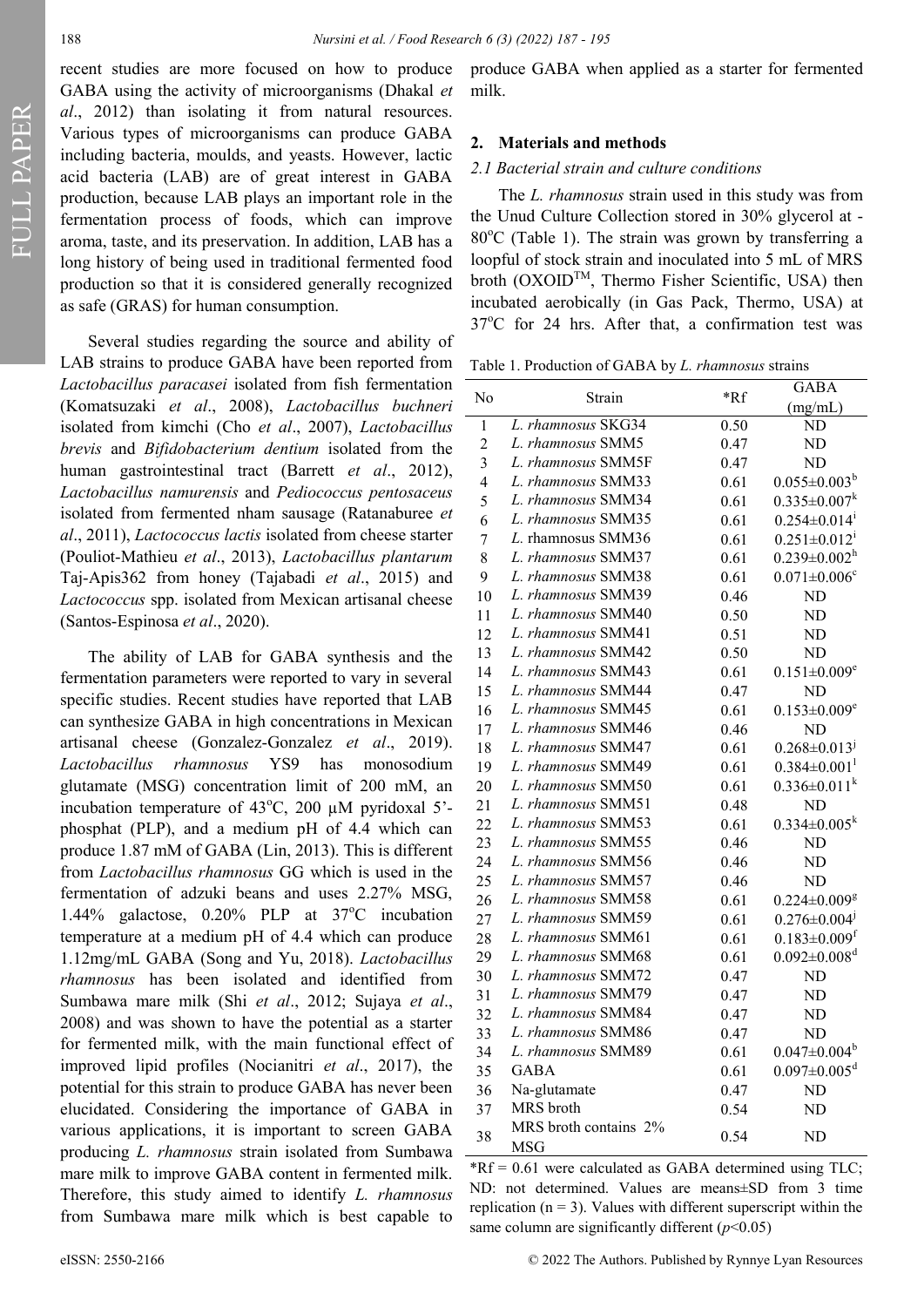carried out to ensure the characteristics of the strain including gas production tests from glucose metabolism, catalase test, Gram staining, and cell morphology.

#### *2.2 Screening of GABA-producing Lactobacillus rhamnosus*

A total of 50 μL of culture broth of *L. rhamnosus* that have been cultured in MRS broth for 24 hrs was inoculated into MRS broth containing 2% monosodium glutamate (MSG), a commercial product from Ajinomoto, purchased in the local market and was incubated at  $37^{\circ}$ C for 48 hrs. Cultures were centrifuged at 10,000 rpm at  $5^{\circ}$ C, for 10 mins. The supernatant was then taken and the transformation of NA glutamate to GABA was analysed using TLC. The supernatant  $(1 \mu L)$ was spotted on a TLC plate (Silica gel 60 F254, Merck No. 1.05554.0001) and the plate was eluted using a mobile phase containing butanol (Merck): glacial acetic acid (Merck): water (5:3:2 v/v). For colour development, 0.5% (w/v) ninhydrin solution in ethanol was used, followed by heating at  $105^{\circ}$ C for 5 mins. The presence of GABA spots was observed under UV rays at 254 nm and 366 nm (Qiu *et al*., 2010). The spots which have the same  $R_f$  as the spot of standard GABA were then calculated quantitatively.

### *2.3 Quantitative analysis of GABA concentration produced by Lactobacillu rhamnosus*

Quantitative GABA analysis was performed using UPLC (Waters) according to the procedure described by Wu and Shah (2015) with slight modifications. The details are described as follows. A total of 0.1-1.0 g of fermented milk sample was put into 20 mL vials headspace (Waters No.186000384C) and added with 5 mL of 5N HCL. It was then heated at  $110^{\circ}$ C for 22 hrs. The entire sample was transferred into a 50 mL measuring flask, homogenized, and successively filtered using an ash-free filter paper No. 42 and using a GHP / RC 0.2 μm filter. The filtrate (500 μL) was transferred into 2 mL tubes, added with 400 μL of 2.5 mM ABAA solution as the internal standard, and 460 μL of distilled water. Derivatization of the sample was carried out by taking 10 μL of standard solution or sample solution that has been added to the internal standard into the insert vial, and then added with 70 μL of AccQ-Tag Flour Borate Buffer, and was mixed vigorously. After that, the solution was added with 20 μL of AccQ- Tag Reagent 2A followed by heating at  $60^{\circ}$ C for 10 mins. After cooling, 1 μL of the sample was injected into the UPLC. The analytical conditions were as follows. The column was AccQ-Tag Ultra C18 1.7 μm (2.1×100 mm), which was run at  $49^{\circ}$ C throughout the detection time. The mobile phase consisted of four solutions namely: solution A, AccQ-Tag Ultra Eluent A 100%; solution B,

a mixture of AccQ-Tag Ultra Eluent B with double distilled water in a ratio of 90:1; solution C, double distilled water; and solution D, AccQ-Tag Ultra Eluent B 100%. The mobile phase flow rate was adjusted at 0.5 mL/min. with gradient pump system. The injection volume of the sample was 1 μL, and GABA was detected using a PDA detector at 260 nm.

### *2.4 Assessment of the ability of Lactobacillus rhamnosus to produce GABA in skim milk*

### *2.4.1 Preparation of starter culture*

The selected *L. rhamnosus* strains were grown in 5 mL of MRS broth at 37°C for 24 hrs. Broth culture was vortexed and 1 mL was put into 2 mL Eppendorf tubes and centrifuged at 7,000 rpm for 5 mins at  $5^{\circ}$ C to separate the cell mass and the supernatant. The supernatant was discarded and the cell mass obtained was washed twice using saline solution (0.85% NaCl) and then suspended using 5 mL of skim milk, henceforth referred to as inoculum. The population of *L. rhamnosus*  strains (CFU/mL) in Culture broth and CFU/gr in starter culture on fermented milk, were enumerated by culturing them on MRS agar, incubated at  $37^{\circ}$ C for 24 hrs anaerobically using a gas pack.

## *2.4.2 Fermentation of skim milk by Lactobacillus rhamnosus*

The process of making fermented milk with GABAproducing *L. rhamnosus* using skim milk (Diamond brand, commercial skim milk purchased at a local supermarket) was preceded by making a starter culture and milk fermentation using an active starter culture. Liquid skim milk (Diamond brand commercial milk) was pasteurized at  $80^{\circ}$ C for 30 mins, then as much as 100 mL was put into a glass jar and cooled down to  $45^{\circ}$ C. Skim milk in a jar was inoculated with 2% v/v inoculum and incubated for 48 hrs at  $43^{\circ}$ C. A total of 10 g of fermented milk in a glass beaker was added with 10 mL of distilled water, stirred, and then the pH was measured using a pH meter (Martini instruments Mi-1050), previously calibrated using pH 4.1 and 7.0 buffers. Then, the starter culture is ready to be used for making fermented milk.

Liquid skim milk was pasteurized at  $80^{\circ}$ C for 30 mins, then as much as 100 mL was put into a glass jar and cooled down to  $45^{\circ}$ C. Skim milk in a jar was inoculated with a 5% w/v starter and then incubated at  $43^{\circ}$ C for 72 hrs (to reach the pH of fermented milk according to the pH of yoghurt pH <4.5). The pH of the fermented milk was measured as previously described.

#### *2.4.3 Determination of GABA content in fermented milk*

A total of 1 mL of fermented milk was centrifuged at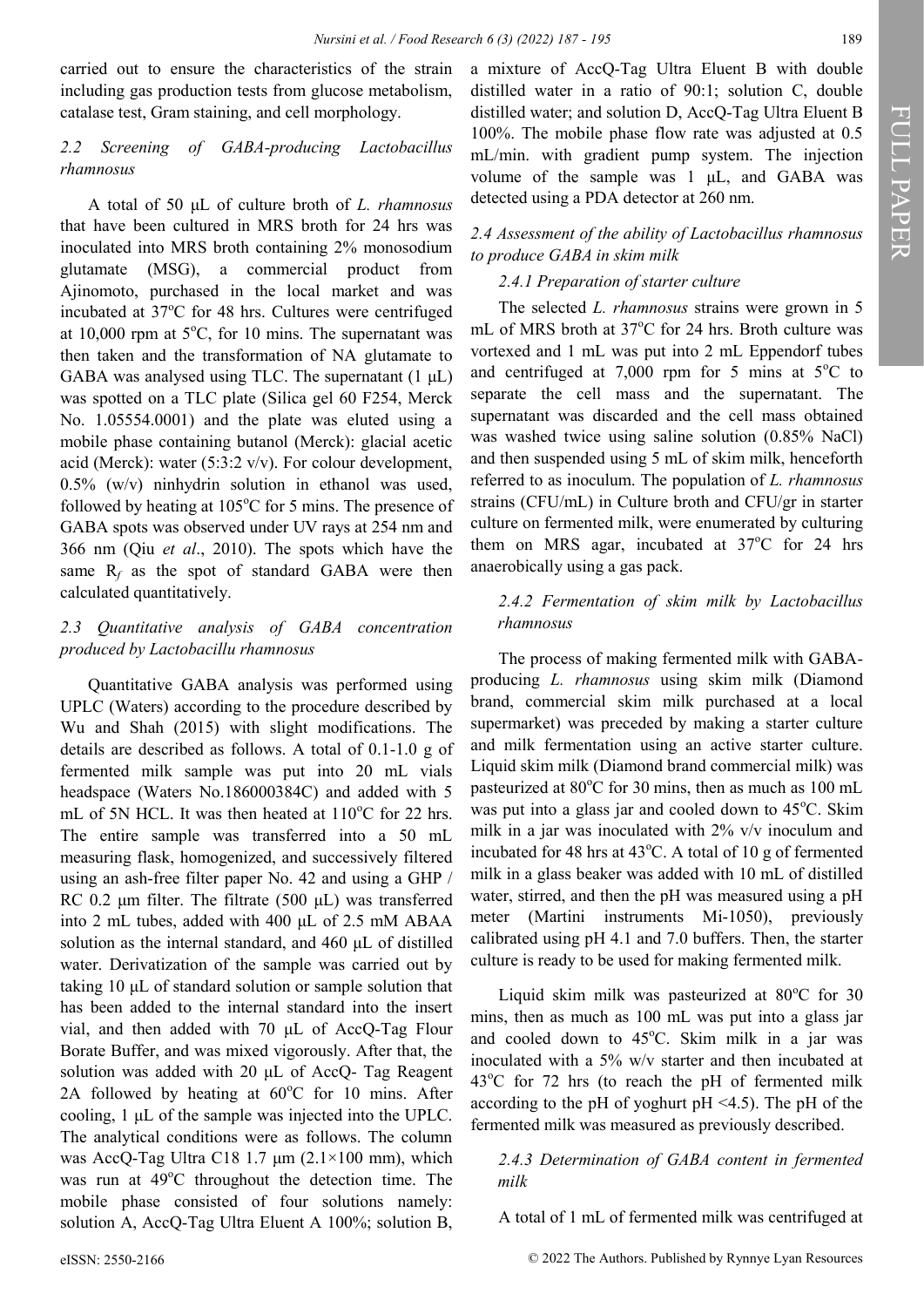FULL PAPER

13,000 rpm at  $5^{\circ}$ C for 10 mins, then the supernatant was taken and tested quantitatively by UPLC (Seo *et al*., 2013) according to the method described above.

#### *2.5 Data analysis*

The data were analysed using SPSS 16 package and results were expressed as mean  $\pm$  standard deviation from three replications. Significant differences were assessed by one-way analysis of variance (ANOVA) at a *p*-value of ≤0.05.

#### **3. Results and discussion**

#### *3.1 Bacterial strain and culture conditions*

A total of 34 strains of *L. rhamnosus* isolates from Sumbawa mare milk, retrieved from the Unud Culture Collection (UNCC) were screened in this study (Table 1). The strains were previously identified, and their resistance to the gastrointestinal tract *in vitro* for probiotic application was characterized (Shi *et al*., 2012). Moreover, its potential as a starter of fermented milk has also been carried out (Dewi *et al*., 2012). Before using any strains for further study, the strains were cultured in MRS broth and the purity of the strains was checked by observing the shape and cell morphology by Gram staining, gas formation, and catalase. The results confirmed that all strains were long rods appearing in long-chains cell arrangement, Gram-positive, catalasenegative, and there was no gas production from glucose (homofermentative). All strains showed good growth performance and good purity and are ready to be used for further research.

#### *3.2 Screening of GABA-producing Lactobacillus rhamnosus*

Isolated *L. rhamnosus* was cultured in MRS broth media containing  $2\%$  MSG and incubated at  $37^{\circ}$ C for  $24$ hrs. The results showed that only 17 out of 34 strains were able to produce GABA  $(R_f = 0.61)$  at detectable concentrations (Table 1). The other strains did not result in detectable GABA under our experimental protocols, even though glutamate, a precursor of GABA, was added to the medium. This result implied that activities of glutamate decarboxylation (GAD) enzyme in those strains were diminished, which might be altered by the growth conditions. GABA is reported to be synthesized by LAB through decarboxylation of glutamic acid molecules catalyzed by the glutamate decarboxylase enzyme (Li *et al*., 2010; Diana *et al*., 2014; Zhuang *et al*., 2018). The differences in GABA production by different strains have been reported to be influenced by various factors. The series of previous research results show that GABA is produced depending on the concentration of glutamate (as a precursor) and the

presence of pyridoxal 5'-phosphate (PLP) as a cofactor to catalyze α-decarboxylation of glutamic acid or its salts in growth media (Shi and Li, 2011; Xu *et al*., 2017). Therefore, in the early screening, L-glutamate is deliberately added to induce the activity of the GAD enzyme, although GABA may also be formed through the other metabolic pathways of microorganisms (Cui *et al*., 2020). We examined the *L. rhamnosus* population (Table 2) and showed that the population of strains was not much different and the pH of fermented milk was at an optimum value of GAD activity (pH 3.8-4.6) (Capitani *et al*., 2003). This evidence suggested that the GABA production was merely due to the characteristic of individual strains investigated.

GABA is mainly formed by the  $\alpha$ -decarboxylation reaction of L-glutamic acid or its salts, which is catalyzed by the glutamic acid decarboxylase enzyme (GAD; EC 4.1.1.15) (Li *et al*., 2010; Diana *et al*., 2014; Zhuang *et al*., 2018). The biochemical properties of GAD have been well characterized (Nomura *et al*., 1999). GAD enzymes are found in various types of microorganisms such as LAB (Bertoldi *et al*., 1999), *Escherichia coli* (Rice *et al*., 1993), *Streptococcus, Aspergillus* (Kato *et al*., 2002), and *Neurospora* (Kubicek and Hampel, 1979). GAD is also found in plants such as tea (Zhao *et al*., 2011), tomatoes, soybean (Serraj *et al*., 1998), mulberry leaves (Yang *et al*., 2012), germinated brown rice (Yong-qiang, 2008), and petunias (Johnson *et al*. 1997). Even GAD is also found in the brains of mammals (Nathan *et al*., 1994). However, for commercial purposes and its application in food and pharmaceuticals, bacterial groups such as the LAB group (Maras *et al*., 1992) and yeasts (Hao and Schmit, 1993), are very important producers of GABA because they can also be applied in the food fermentation process.

As given in Table 1, the activity of GAD to synthesize GABA without PLP addition was different from each of the screened strains. It was also seen that 17/34 (50%) of the *L. rhamnosus* strains screened did not show GABA formation at detectable concentrations. To optimize the formation of GABA, it is necessary to carry out further studies, especially in the optimization of growth conditions and the addition of PLP as an activator of the GAD enzyme in the *L. rhamnosus* strain used in this study.

#### *3.3 Production of GABA in fermented milk by Lactobacillus rhamnosus*

A total of 17 strains capable of producing GABA (Table 1) were screened first by observing their growth rate on the MRS broth medium. Based on the screening results, 6 strains of *L. rhamnosus* (Table 2) were found to be potential as fermented milk starters (Dewi *et al*.,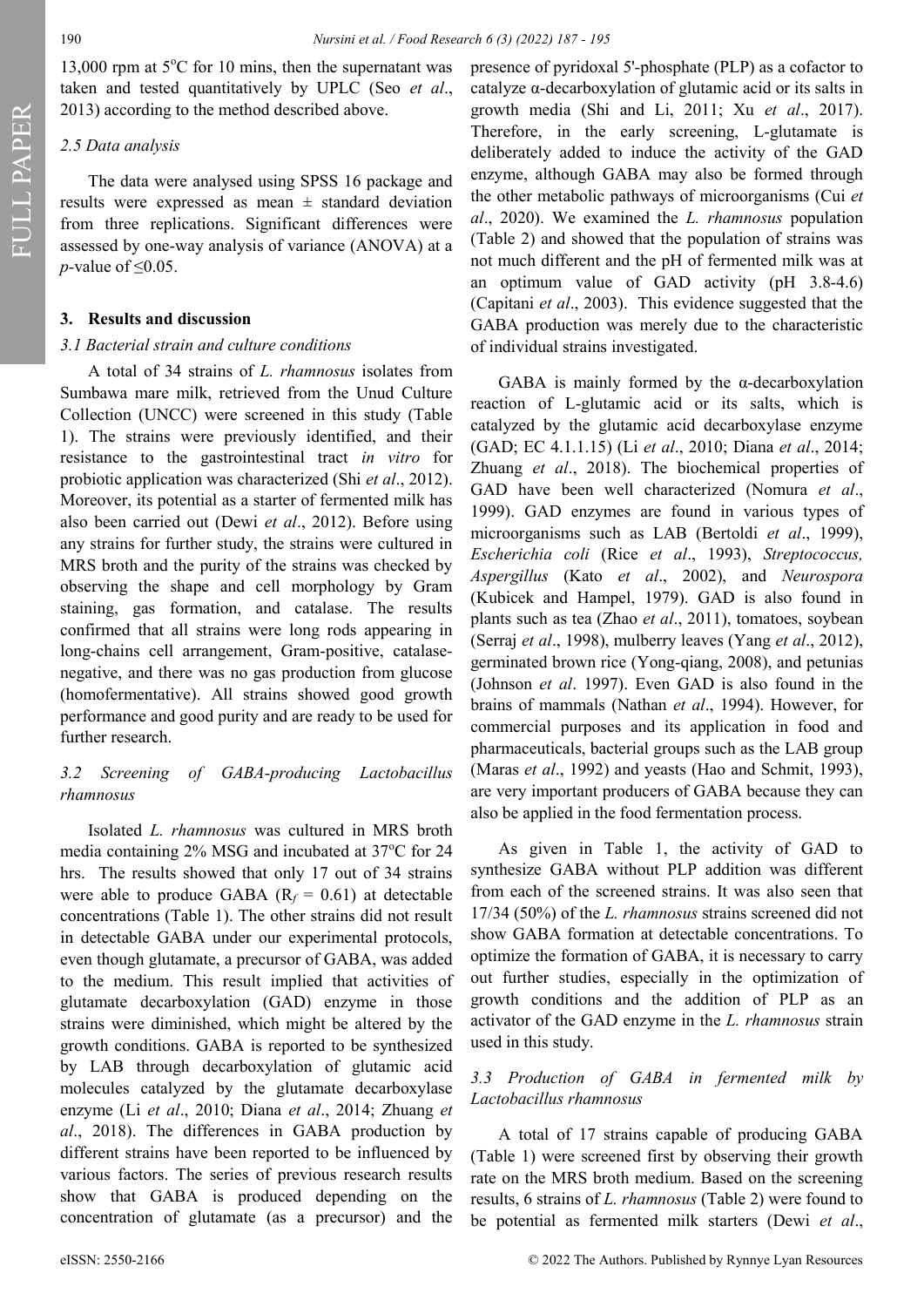#### 2012).

The pH value of fermented milk produced by these 6 strains ranged from 3.91-4.14 (Table 2). In the context of GABA production, the optimal activity of GAD to produce GABA is at pH 4.4 (Huang *et al*., 2016), which means that GABA may be produced during the milk fermentation process in this study. Furthermore, it was reported that in using *Lactococcus* spp. in the manufacture of fermented milk, GABA was produced at a pH range of 4-6 at 37<sup>o</sup>C (Santos-Espinosa *et al.*, 2020).

The production of GABA by *L. rhamnosus* in this study on MRS media ranged from 0.24 to 2.27 mg/mL. Meanwhile, the addition of 2% glutamate in MRS increased GABA production, ranging from 0.24 to 0.29 mg/mL. In addition, the GABA production in milk ranged from 0.07-2.01 mg/mL (Tables 1 and 2). The production of GABA, which is different from each strain, is influenced by the fermentation activity. The fermentation process is reported to cause various LAB stresses, especially due to exposure to low pH, changes in osmotic pressure, and the diminishing presence of nutrients. The conversion activity of primary acid to GABA by GAD is accompanied by intracellular consumption of protons (hydrogen ions) (Feehily and Karatzas, 2013), which causes a decrease in pH (Le Vo *et al*., 2012).

*Lactobacillus* is the most frequently reported as GABA-producing LAB, which is widely applied in several food products such as raw milk, cheese, fermented milk, pickles, tea, and vegetable drinks with their GAD well characterized (Lin, 2013; Nejati *et al*., 2013; Franciosi *et al*., 2015; Song and Yu, 2018; Santos-Espinosa *et al*., 2020). The fermented milk made in this study used skim milk and *L. rhamnosus* without the addition of MSG or PLP. However, the activity of GAD on *L. rhamnosus* used may have also been stimulated by the presence of PLP in skim milk which may exist in a low concentration of approximately 3 μM as reported by Li *et al*. (2016) and Schmidt *et al*. (2017). From the results, it was also found that the highest GABA was produced by *L. rhamnosus* SMM37 at about 2.01 mg/ mL. Even though the produced GABA concentration was

lower than that produced by other *L. rhamnosus* strains, it is still an opportunity to optimize GABA yield through optimizing the growth condition.

Various studies have been conducted to evaluate the production of GABA on various growth factors such as substrates in culture media, as well as in food products such as vegetable drinks, meat products, seafood, and dairy products (Ratanaburee *et al*., 2013; Shan *et al*., 2015; Taoka *et al*., 2019). All of these study reports state that natural GABA production depends mainly on glutamate concentration in the food matrix, the LAB strain used, and the fermentation conditions. It was reported that the yoghurt added with *Lactobacillus plantarum* NDC75017 affects GABA production, which reaches 3.15 g/kg (Shan *et al*., 2015). In another study, *Lactobacillus brevis* 877G produced 1.95 g/L GABA in skim milk. Using a mixture of *L. brevis* 877G and *Lactobacillus sakei* 795 (in the proportion of 1:1) GABA production was increased to 2.32 g/L (Seo *et al*., 2013). On the other hand, *Lactobacillus rhamnosus* GG used in the fermentation of adzuki beans can produce 1.12 mg/ mL GABA (Song and Yu, 2018). In this study, however, the production of GABA by *L. rhamnosus* is lower than the *L. rhamnosus* GG, which was probably caused by the growth conditions of the strain characteristics (Minervini *et al*., 2009) or the expression of the GAD enzyme (Li *et al*., 2013). In addition, some strains may have deficiencies in the glutamate-GABA transport system to the inside and outside of the cell (Feehily and Karatzas, 2013) or the assimilation of glutamate in other metabolic pathways, which will limit GABA production (Fernández and Zúñiga, 2006). Therefore, these results need to be further investigated.

#### **4. Conclusion**

It can be concluded from the results that 17 *L. rhamnosus* strains isolated from Sumbawa mare milk were able to produce GABA in MRS without and with the addition of monosodium glutamate. Further studies on 6 selected strains to ferment skim milk showed that the highest GABA was produced by *L. rhamnosus* SMM37 at about 2.01 mg/mL. Further studies are needed

| Table 2. Production of GABA in skim milk |                                |                                |                                |                               |  |  |
|------------------------------------------|--------------------------------|--------------------------------|--------------------------------|-------------------------------|--|--|
| Strain                                   | Population                     | $(\log_{10} CFU/mL)$           | pH                             | <b>GABA</b>                   |  |  |
|                                          | Milk starter                   | Fermented milk                 |                                | (mg/mL)                       |  |  |
| L. rhamnosus SMM36                       | $9.580 \pm 7.653$ <sup>d</sup> | 9.476 $\pm$ 7.328 <sup>d</sup> | $4.10\pm0.032$ <sup>c</sup>    | $0.07 \pm 0.005^{\text{a}}$   |  |  |
| L. rhamnosus SMM37                       | $9.185 \pm 7.422^{\text{a}}$   | 9.369 $\pm$ 7.061 <sup>b</sup> | $4.16 \pm 0.041$ <sup>d</sup>  | $2.01 \pm 0.005$ <sup>c</sup> |  |  |
| L. rhamnosus SMM43                       | $9.480 \pm 7.661$ °            | $9.403 \pm 7.795$ <sup>c</sup> | $3.92 \pm 0.057$ <sup>a</sup>  | $0.09 \pm 0.011^a$            |  |  |
| L. rhamnosus SMM53                       | $9.638 \pm 7.025$ <sup>e</sup> | $9.332 \pm 7.539$ <sup>e</sup> | $3.90 \pm 0.010^a$             | $1.97 \pm 0.011^b$            |  |  |
| L. rhamnosus SMM58                       | $9.176 \pm 7.883$ <sup>a</sup> | $9.330 \pm 7.699^{\mathrm{a}}$ | $3.97 \pm 0.020^{\rm b}$       | $0.08 \pm 0.005^{\text{a}}$   |  |  |
| L. rhamnosus SMM59                       | 9.362 $\pm$ 7.484 <sup>b</sup> | $9.386 \pm 7.606^a$            | 4.11 $\pm$ 0.032 <sup>cd</sup> | $0.07 \pm 0.005^{\text{a}}$   |  |  |

Values are means $\pm$ SD from 3-time replications (n = 3). Values with different superscript within the same column are significantly different (*p*<0.05).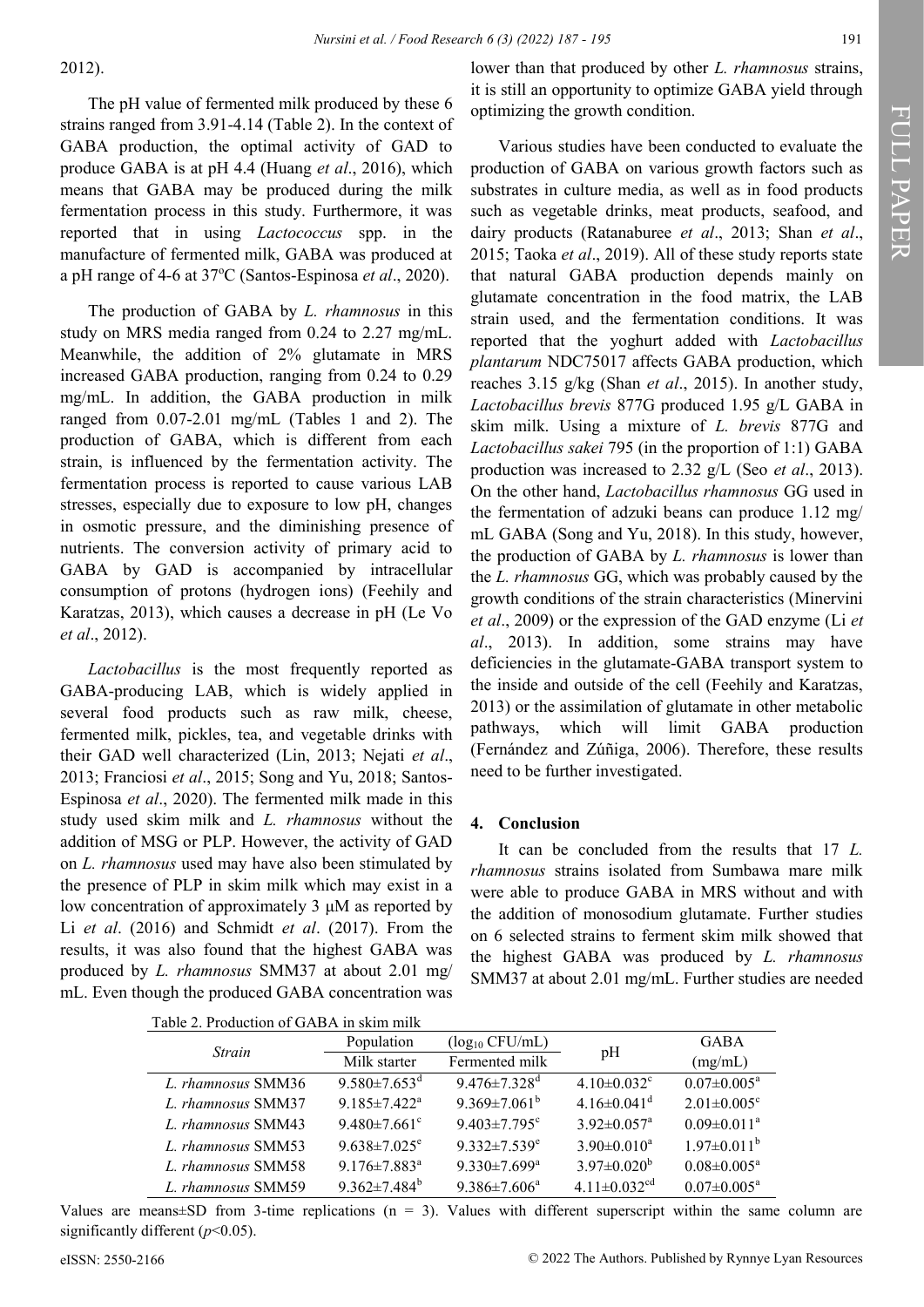to optimize the growth conditions of *L. rhamnosus* SMM37 to increase the activity of GABA formation so that it can increase the GABA content in fermented milk.

## **Conflict of interest**

The authors declare no conflict of interest.

## **Acknowledgments**

Researchers would like to thank the Laboratory of Bioscience and Biotechnology Udayana University for kindly providing the strains, Buana HP and Adi W for the technical help, Ms. Ernawati, Laboratorium Farmakognosi-Fitokimia, Departemen Biologi Farmasi, Gadjah Mada University for TLC works and Saraswanti Laboratory, Bogor, Indonesia for the kind assistance in quantitative analysis of GABA. This research was partly funded by Dhyana Pura University, Bali, Indonesia with Contract Number: 035/UNDHIRA-LP2M/Lit./2018.

## **References**

- Barrett, E., Ross, R.P., O' Toole, P.W., Fitzgerald, G.F. and Stanton, C. (2012). γ-Aminobutyric acid production by culturable bacteria from the human intestine. *Journal of Applied Microbiology*, 113(2), 411–417. https://doi.org/10.1111/j.1365- 2672.2012.05344.x
- Bertoldi, M., Frigeri, P., Paci, M. and Voltattorni, C.B. (1999). Reaction specificity of native and nicked 3,4 dihydroxyphenylalanine decarboxylase. *Journal of Biological Chemistry*, 274(9), 5514–5521. https:// doi.org/10.1074/jbc.274.9.5514
- Capitani, G., De Biase, D., Aurizi,C., Gut,H., Bossa, F. and Grütter, M.G. (2003). Crystal structure and functional analysis of *Escherichia coli* glutamate decarboxylase. *EMBO Journal*, 22(16), 4027–4037. https://doi.org/10.1093/emboj/cdg403
- Cho, Y.R., Chang, J.Y. and Chang, H.C. (2007). Production of γ-aminobutyric acid (GABA) by *Lactobacillus buchneri* isolated from kimchi and its neuroprotective effect on neuronal cells. *Journal of Microbiology and Biotechnology*, 17(1), 104–109. https://doi.org/10.1271/nogeikagaku1924.61.1449
- Cui, Y., Miao, K., Niyaphorn, S. and Qu, X. (2020). Production of gamma-aminobutyric acid from lactic acid bacteria: A systematic review. *International Journal of Molecular Sciences*, 21(3), 1–21. https:// doi.org/10.3390/ijms21030995
- Dewi, I.G.A.K., Putra, I.G.N.A.D. and Sujaya, I.N. (2012). Pengembangan Stater dari *Lactobacillus* spp. isolat susu kuda Sumbawa untuk pembuatan susu terfermentasi. *Farmasi, Universitas Udayana*
- Dhakal, R., Bajpai, V.K. and Baek, K.H. (2012). Production of GABA (γ-aminobutyric acid) by microorganisms: A review. *Brazilian Journal of Microbiology*, 43(4), 1230–1241. [https://](https://doi.org/10.1590/S1517-83822012000400001) doi.org/10.1590/S1517-[83822012000400001 \[](https://doi.org/10.1590/S1517-83822012000400001)In Bahasa Inodnesia].
- Diana, M., Quílez, J. and Rafecas, M. (2014). Gammaaminobutyric acid as a bioactive compound in foods: A review. *Journal of Functional Foods*, 10, 407– 420. https://doi.org/10.1016/j.jff.2014.07.004
- Feehily, C. and Karatzas, K.A.G. (2013). Role of glutamate metabolism in bacterial responses towards acid and other stresses. *Journal of Applied Microbiology*, 114(1), 11–24. https:// doi.org/10.1111/j.1365-2672.2012.05434.x
- Fernández, M. and Zúñiga, M. (2006). Amino acid catabolic pathways of lactic acid bacteria. *Critical Reviews in Microbiology*, 32(3), 155–183. https:// doi.org/10.1080/10408410600880643
- Franciosi, E., Carafa, I., Nardin, T., Schiavon, S., Poznanski, E., Cavazza, A., Larcher, R. and Tuohy, K.M. (2015). Biodiversity and  $\gamma$  -aminobutyric acid production by lactic acid bacteria isolated from traditional alpine raw cow's milk cheeses. *BioMed Research International*, 2015, 625740. https:// doi.org/10.1155/2015/625740
- Gonzalez-Gonzalez, C.R., Machado, J., Correia, S., McCartney, A.L., Stephen Elmore, J. and Jauregi, P. (2019). Highly proteolytic bacteria from semiripened Chiapas cheese elicit angiotensin-I converting enzyme inhibition and antioxidant activity. *LWT- Food Science and Technology*, 111, 449–456. https://doi.org/10.1016/j.lwt.2019.05.039
- Hao, R. and Schmit, J.C. (1993). Cloning of the gene for glutamate decarboxylase and its expression during conidiation in *Neurospora crassa*. *Biochemical Journal*, 293(3), 735–738. https://doi.org/10.1042/ bj2930735
- Huang, Y., Su, L. and Wu, J. (2016). Pyridoxine supplementation improves the activity of recombinant glutamate decarboxylase and the enzymatic production of gamma-aminobutyric acid. *PLoS ONE*, 11(7), e0157466. https:// doi.org/10.1371/journal.pone.0157466
- Johnson, B.S. Narendra, K.S., Cherry, J.H. and Locy, R.D. (1997). Purification and characterization of glutamate decarboxylase from cowpeda. *Phytochemistry*, 46(1), 39–44
- Kato, Y., Furukawa, K. and Hara, S. (2002). Cloning and nucleotide sequence of the glutamate decarboxylaseencoding gene gadA from *Aspergillus*. *Bioscience, Biotechnology and Biochemistry*, 66(12), 2600–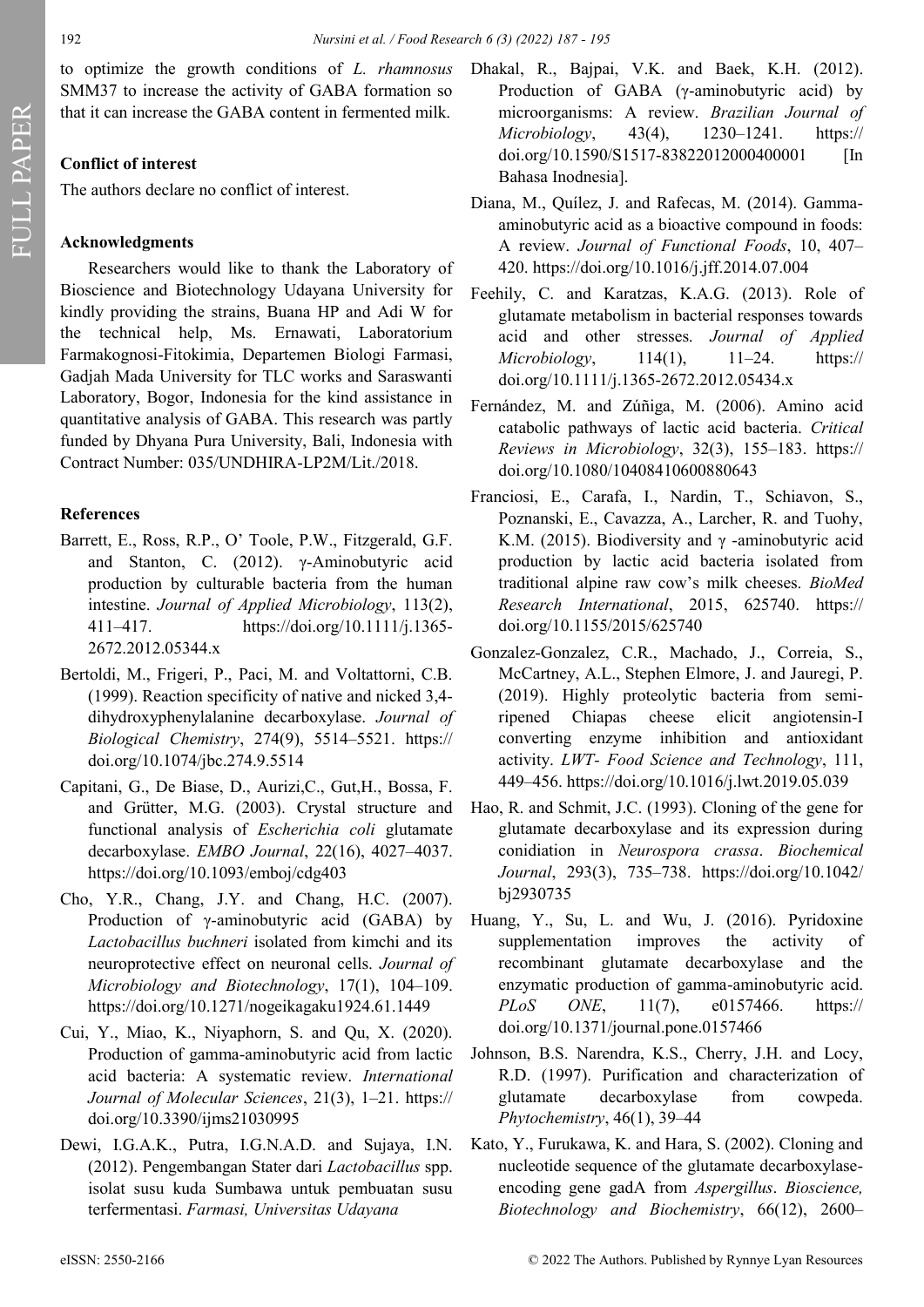2605. https://doi.org/10.1271/bbb.66.2600

- Komatsuzaki, N., Nakamura, T., Kimura, T. and Shima, J. (2008). Characterization of glutamate decarboxylase from a high γ-aminobutyric acid (GABA)-producer, *Lactobacillus paracasei*. *Bioscience, Biotechnology and Biochemistry*, 72(2), 278–285. https://doi.org/10.1271/bbb.70163
- Kubicek, C.P., Hampel, W. and Röhr, M. (1979). *Manganese deficiency leads to elevated amino acid pools in citric acid accumulating Aspergillus niger*. *Archives of Microbiology*, 123, 73-79. https:// [doi.org/10.1007/BF00403504](https://doi.org/10.1007/BF00403504)
- Le Vo, T.D., Kim, T.W. and Hong, S.H. (2012). Effects of glutamate decarboxylase and gammaaminobutyric acid (GABA) transporter on the bioconversion of GABA in engineered *Escherichia coli*. *Bioprocess and Biosystems Engineering*, 35(4), 645–650. https://doi.org/10.1007/s00449-011-0634-8
- Li, H., Li, W., Liu, X. and Cao, Y. (2013). gadA gene locus in *Lactobacillus brevis* NCL912 and its expression during fed-batch fermentation. *FEMS Microbiology Letters*, 349(2), 108–116. https:// doi.org/10.1111/1574-6968.12301
- Li, H., Qiu, T., Huang, G. and Cao, Y. (2010). Production of gamma-aminobutyric acid by *Lactobacillus brevis* NCL912 using fed-batch fermentation. *Microbial Cell Factories*, 9, 85. https://doi.org/10.1186/1475-2859-9-85
- Li, W., Wei, M., Wu, J., Rui, X. and Dong, M. (2016). Novel fermented chickpea milk with enhanced level of γ -aminobutyric acid and neuroprotective effect on PC12 cells. *PeerJ*, 4, e2292. https://doi.org/10.7717/ peerj.2292
- Lin, Q. (2013). Submerged fermentation of *Lactobacillus rhamnosus* YS9 for γ-aminobutyric acid (GABA) production. *Brazilian Journal of Microbiology*, 44 (1), 183–187. https://doi.org/10.1590/S1517- 83822013000100028
- Maras, B., Sweeney, G., Barra, D., Bossa, F. and John, R.A. (1992). The amino acid sequence of glutamate decarboxylase from *Escherichia coli*. *European Journal of Biochemistry*, 204(1), 93–98.
- Minervini, F., Bilancia, M.T., Siragusa, S., Gobbetti, M. and Caponio, F. (2009). Fermented goats' milk produced with selected multiple starters as a potentially functional food. *Food Microbiology*, 26 (6), 559–564. https://doi.org/10.1016/ j.fm.2009.03.008
- Miura, D., Ito, Y., Mizukuchi, A., Kise, M., Aoto, H. and Yagasaki, K. (2006). Hypocholesterolemic action of pre-germinated brown rice in hepatoma-bearing rats. *Life Sciences*, 79(3), 259–264. https://

#### doi.org/10.1016/j.lfs.2006.01.001

- Nathan, B., Bao, J., Hsu, C.C., Aguilar, P., Wu, R., Yarom, M., Kuo, C.Y. and Wu, J.Y. (1994). A membrane form of brain L-glutamate decarboxylase: identification, isolation, and its relation to insulindependent diabetes mellitus. *Proceedings of the National Academy of Sciences of the United States of America*, 91(1), 242–246. https://doi.org/10.1073/ pnas.91.1.242
- Nejati, F., Rizzello, C.G., Di Cagno, R., Sheikh-Zeinoddin, M., Diviccaro, A., Minervini, F. and Gobbetti, M. (2013). Manufacture of a functional fermented milk enriched of Angiotensin-I Converting Enzyme (ACE)-inhibitory peptides and γ -amino butyric acid (GABA). *LWT - Food Science and Technology*, 51(1), 183–189. https:// doi.org/10.1016/j.lwt.2012.09.017
- Nocianitri, K.A., Antara, N.S., Sugitha, I.M., Sukrama, I.D.M., Ramona, Y. and Sujaya, I.N. (2017). The effect of two *Lactobacillus rhamnosus* strains on the blood lipid profile of rats fed with high fat containing diet. *International Food Research Journal*, 24(2), 795–802
- Nomura, M., Kimoto, H., Someya, Y. and Suzuki, I. (1999). Novel characteristic for distinguishing. *International Journal of Systematic Bacteriology*, 49 (1), 163–166. [https://doi.org/10.1099/00207713](https://doi.org/10.1099/00207713-49-1-163)-49-1 -[163](https://doi.org/10.1099/00207713-49-1-163)
- Park, K.B. and Oh, S.H. (2007). Production of yogurt with enhanced levels of gamma-aminobutyric acid and valuable nutrients using lactic acid bacteria and germinated soybean extract. *Bioresource Technology*, 98(8), 1675–1679. https:// doi.org/10.1016/j.biortech.2006.06.006
- Pouliot-Mathieu, K., Gardner-Fortier, C., Lemieux, S., St -Gelais, D., Champagne, C.P. and Vuillemard, J.C. (2013). Effect of cheese containing gammaaminobutyric acid-producing lactic acid bacteria on blood pressure in men. *PharmaNutrition*, 1(4), 141– 148. https://doi.org/10.1016/j.phanu.2013.06.003
- Qiu, T., Li, H. and Cao, Y. (2010). Pre-staining thin layer chromatography method for amino acid detection. *African Journal of Biotechnology*, 9(50), 8679–8681. https://doi.org/10.4314/ajb.v9i50
- Ratanaburee, A., Kantachote, D., Charernjiratrakul, W., Penjamras, P. and Chaiyasut, C. (2011). Enhancement of γ-aminobutyric acid in a fermented red seaweed beverage by starter culture *Lactobacillus plantarum* DW12. *Electronic Journal of Biotechnology*, 14(3), 2. https://doi.org/10.2225/ vol14-issue3-fulltext-2
- Ratanaburee, A., Kantachote, D., Charernjiratrakul, W.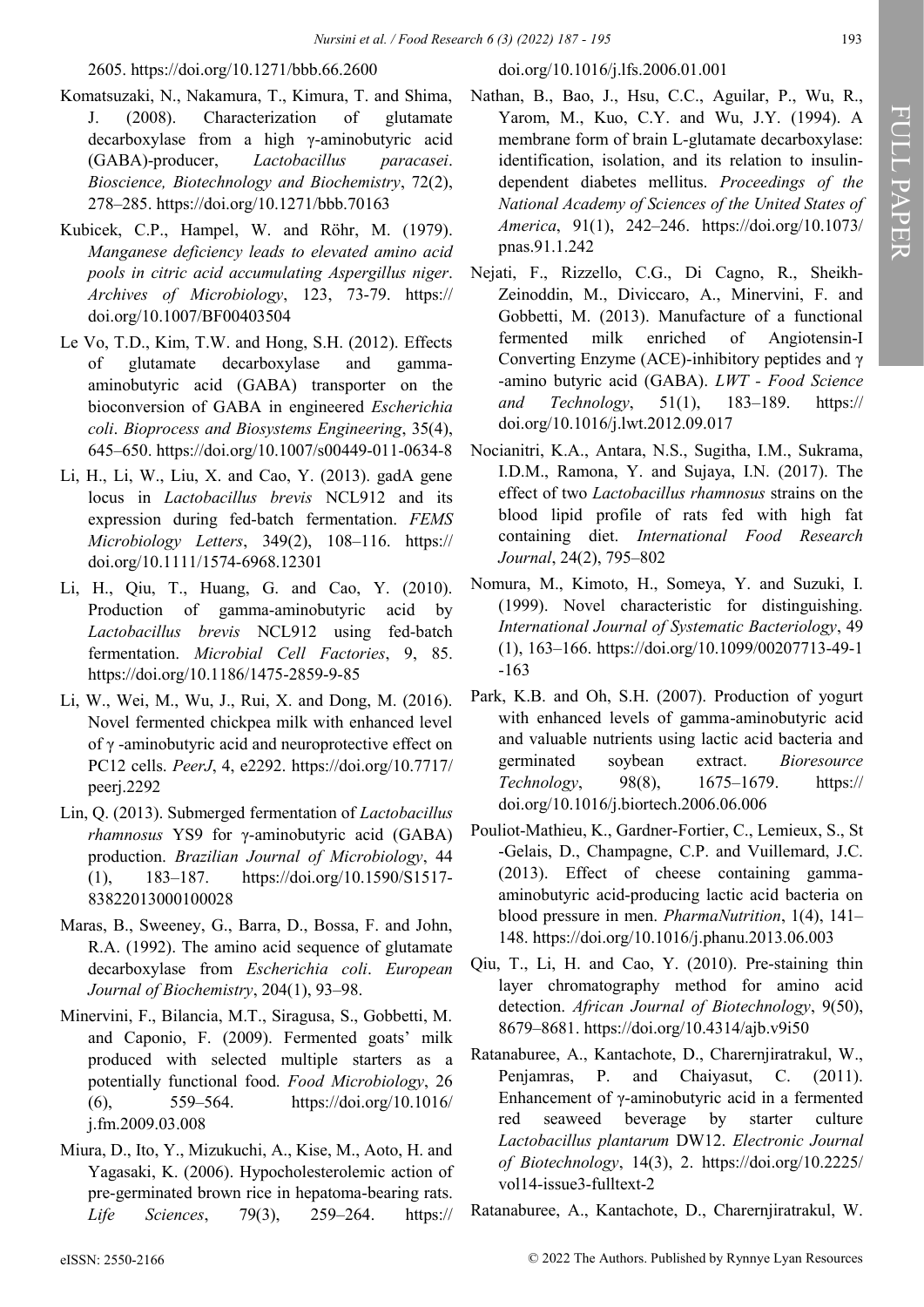and Sukhoom, A. (2013). Selection of γaminobutyric acid-producing lactic acid bacteria and their potential as probiotics for use as starter cultures in Thai fermented sausages (Nham). *International Journal of Food Science and Technology*, 48(7), 1371–1382. https://doi.org/10.1111/ijfs.12098

- Anju, P., Moothedath, I. and Rema Shree, A.B. (2014). Gamma amino butyric acid accumulation in medicinal plants without stress. *Ancient Science of Life*, 34(2), 68-72. https://doi.org/10.4103/0257- 7941.153459
- Rice, E.W., Johnson, C.H., Dunnigan, M.E. and Reasoner, D.J. (1993). Rapid glutamate decarboxylase assay for detection of *Escherichia coli*. *Applied and Environmental Microbiology*, 59 (12), 4347–4349. https://doi.org/10.1128/ aem.59.12.4347-4349.1993
- Santos-Espinosa, A., Beltrán-Barrientos, L.M., Reyes-Díaz, R., Mazorra-Manzano, M.Á., Hernández-Mendoza, A., González-Aguilar, G.A., Sáyago-Ayerdi, S.G., Vallejo-Cordoba, B. and González-Córdova, A.F. (2020). Gamma-aminobutyric acid (GABA) production in milk fermented by specific wild lactic acid bacteria strains isolated from artisanal Mexican cheeses. *Annals of Microbiology*, 70, 12. https://doi.org/10.1186/s13213-020-01542-3
- Schmidt, A., Schreiner, M.G. and Mayer, H.K. (2017). Rapid determination of the various native forms of vitamin B6 and B2 in cow's milk using ultra-high performance liquid chromatography. *Journal of Chromatography A*, 1500, 89–95. https:// doi.org/10.1016/j.chroma.2017.04.009
- Seo, M.J., Lee, J.Y., Nam, Y.D., Lee, S.Y., Park, S.L., Yi, S.H., Lee, M.H., Roh, S.W., Choi, H.J. and Lim, S.I. (2013). Production of γ-Aminobutyric Acid by *Lactobacillus brevis* 340G Isolated from Kimchi and Its Application to Skim Milk. *Food Engineering Progress*, 17(4), 418–423. https://doi.org/10.13050/ foodengprog.2013.17.4.418
- Serraj, R., Shelp, B.J. and Sinclair, T.R. (1998). Accumulation of γ-aminobutyric acid in nodulated soybean in response to drought stress. In *Physiologia Plantarum*, 102(1), 79–86. https://doi.org/10.1034/ j.1399-3054.1998.1020111.x
- Shan, Y., Man, C.X., Han, X., Li, L., Guo, Y., Deng, Y., Li, T., Zhang, L.W. and Jiang, Y.J. (2015). Evaluation of improved γ-aminobutyric acid production in yogurt using *Lactobacillus plantarum* NDC75017. *Journal of Dairy Science*, 98(4), 2138– 2149. https://doi.org/10.3168/jds.2014-8698
- Shi, F. and Li, Y. (2011). Synthesis of γ-aminobutyric acid by expressing *Lactobacillus brevis*-derived glutamate decarboxylase in the *Corynebacterium*

*glutamicum* strain ATCC 13032. *Biotechnology Letters*, 33(12), 2469–2474. https://doi.org/10.1007/ s10529-011-0723-4

- Shi, T., Nishiyama, K., Nakamata, K., Aryantini, N.P.D., Mikumo, D., Oda, Y., Yamamoto, Y., Mukai, T., Sujaya, I.N., Urashima, T. and Fukuda, K. (2012). Isolation of potential probiotic *Lactobacillus rhamnosus* strains from traditional fermented mare milk produced in Sumbawa Island of Indonesia. *Bioscience, Biotechnology and Biochemistry*, 76(10), 1897–1903. https://doi.org/10.1271/bbb.120385
- Song, H.Y. and Yu, R.C. (2018). Optimization of culture conditions for gamma-aminobutyric acid production in fermented adzuki bean milk. *Journal of Food and Drug Analysis*, 26(1), 74–81. https://doi.org/10.1016/ j.jfda.2016.11.024
- Sujaya, I.N., Ramona, Y., Widarini, N.P., Suariani, N.P., Dwipayanti, N.M.U., Nocianitri, K.A. and Nursini, N.W. (2008). Isolasi dan karakteristik bakteri asam laktat dari susu kuda Sumbawa. *Jurnal Veteriner*, 9 (2), 1–10 [In Bahasa Indonesia].
- Tajabadi, N., Ebrahimpour, A., Baradaran, A., Rahim, R.A., Mahyudin, N.A., Manap, M.Y.A., Bakar, F.A. and Saari, N. (2015). Optimization of γ-aminobutyric acid production by *Lactobacillus plantarum* Taj-Apis362 from honeybees. *Molecules*, 20(4), 6654– 6669. https://doi.org/10.3390/molecules20046654
- Taoka, Y., Nakamura, M., Nagai, S., Nagasaka, N., Tanaka, R. and Uchida, K. (2019). Production of anserine-rich fish sauce from giant masu salmon, *Oncorhynchus masou masou* and γ-aminobutyric acid (GABA)-enrichment by *Lactobacillus plantarum* strain N10. *Fermentation*, 5(2),45-61. https://doi.org/10.3390/fermentation5020045
- Villegas, J.M., Brown, L., Savoy de Giori, G. and Hebert, E.M. (2016). Optimization of batch culture conditions for GABA production by *Lactobacillus brevis* CRL 1942, isolated from quinoa sourdough. *LWT - Food Science and Technology*, 67, 22–26. https://doi.org/10.1016/j.lwt.2015.11.027
- Wu, Q. and Shah, N.P. (2015). Gas release-based prescreening combined with reversed-phase HPLC quantitation for efficient selection of high-γaminobutyric acid (GABA)-producing lactic acid bacteria. *Journal of Dairy Science*, 98(2), 790–797. https://doi.org/10.3168/jds.2014-8808
- Xu, N., Wei, L. and Liu, J. (2017). Biotechnological advances and perspectives of gamma-aminobutyric acid production. *World Journal of Microbiology and Biotechnology*, 33(3), 64-74. https://doi.org/10.1007/ s11274-017-2234-5
- Yang, N.C., Jhou, K.Y. and Tseng, C.Y. (2012).